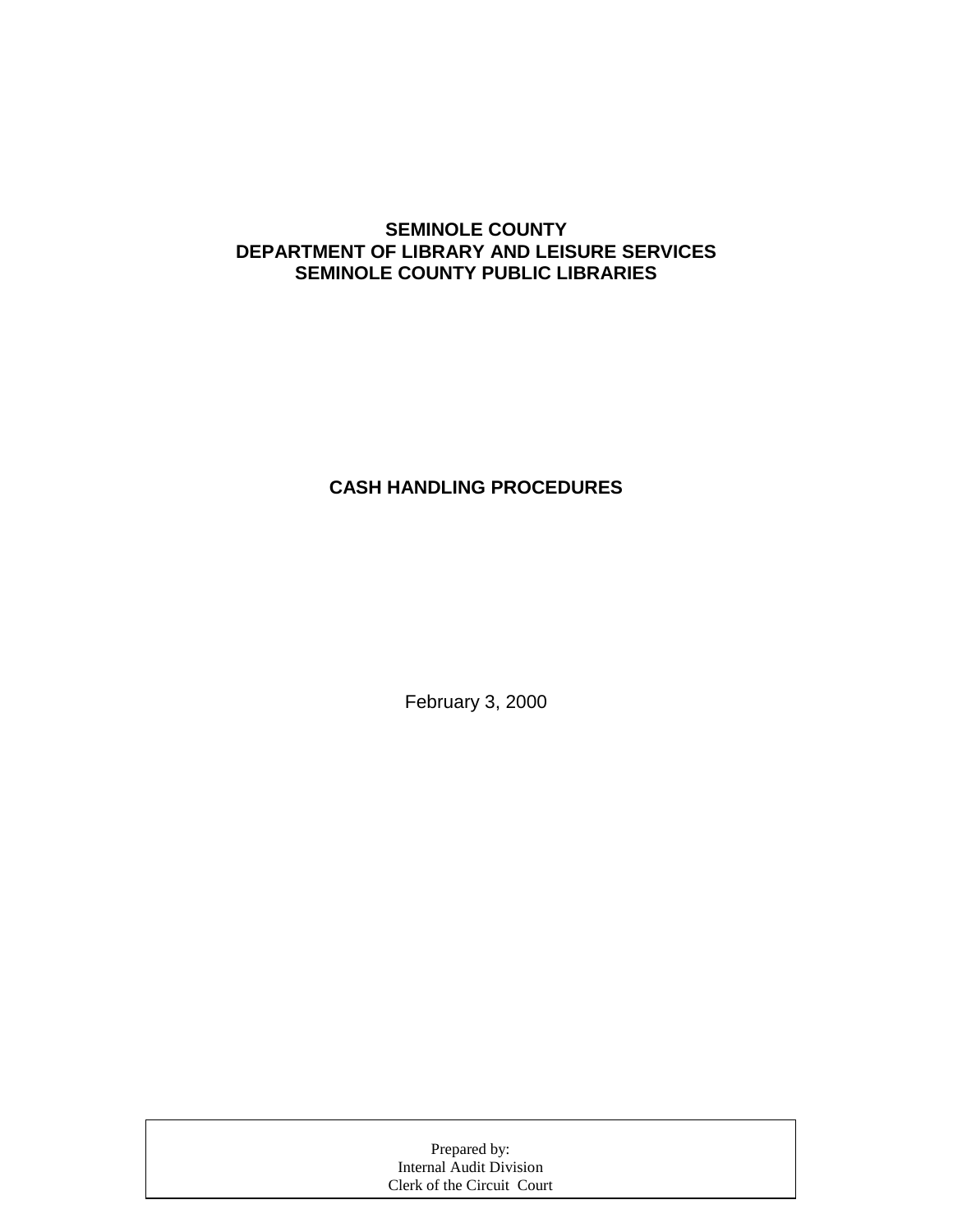

## MARYANNE MORSE Clerk of the Circuit Court Seminole County

Sanford, Florida 32772-0659

P. O. Drawer C<br>
Sanford. Florida 32772-0659<br>
Clerk of the County Court (407) 665-4330 Clerk to the Board of County Commissioners

February 3, 2000

The Honorable Carlton Henley, Chairman The Board of County Commissioners, Seminole County, Florida 1101 East First Street Sanford, FL 32771

Dear Mr. Chairman:

 I am very pleased to present you with the attached audit of the Seminole County Public Libraries cash handling procedures.

 Management's responses have been incorporated into the final report. The corrective actions offered by management seem responsive and adequate to the conditions noted in the report.

 I would like to thank the management and staff of the Seminole County Library and Leisure Services department for their cooperation and assistance throughout the course of this audit. Their assistance is deeply appreciated.

With warmest personal regards, I am

Most cordially,

 Maryanne Morse Clerk of the Court Seminole County

| Prepared by:               |  |
|----------------------------|--|
| Internal Audit Division    |  |
| Clerk of the Circuit Court |  |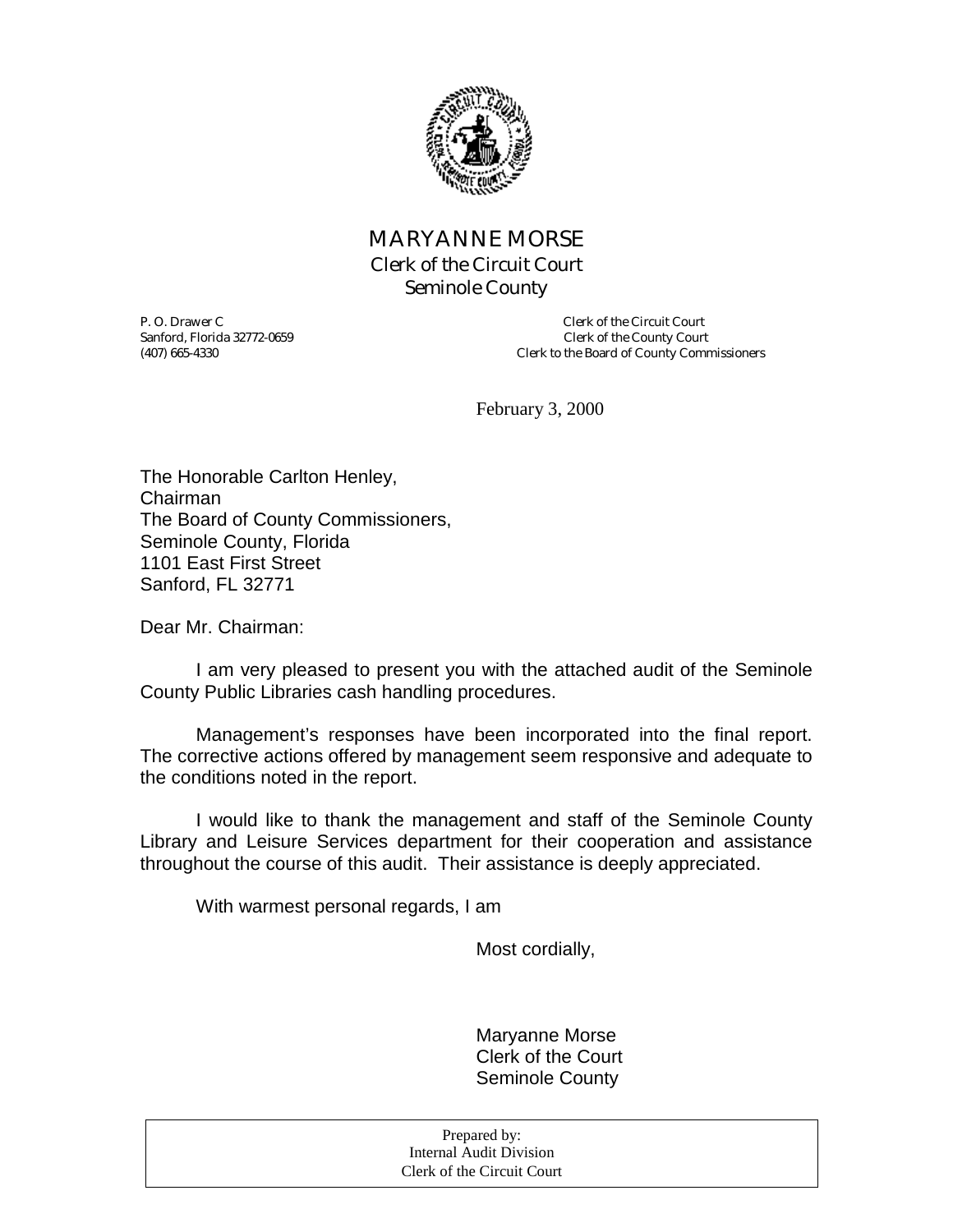# **DISTRIBUTION LIST**

### BOARD OF COUNTY COMMISSIONERS Grant Maloy Randall Morris Dick Van Der Weide Carlton Henley Daryl McLain

## BOARD OF COUNTY COMMISSION RECORDS Sandra McCann

COUNTY MANAGER'S OFFICE Kevin Grace

LIBRARY & LEISURE SERVICES Suzy Goldman

| Prepared by:               |  |
|----------------------------|--|
| Internal Audit Division    |  |
| Clerk of the Circuit Court |  |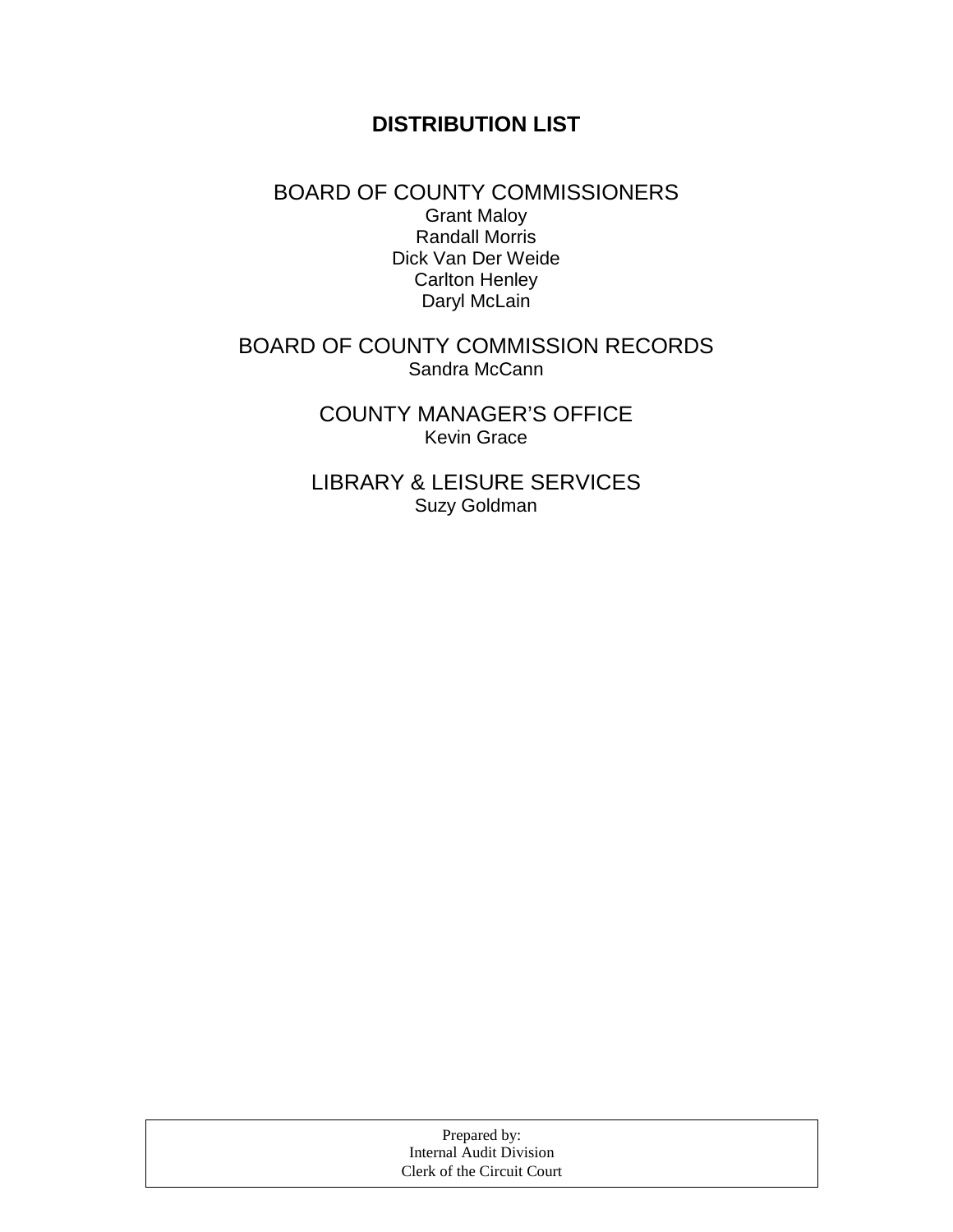## **TABLE OF CONTENTS**

| <b>Introduction</b>                                                                                                                   |  |
|---------------------------------------------------------------------------------------------------------------------------------------|--|
|                                                                                                                                       |  |
|                                                                                                                                       |  |
|                                                                                                                                       |  |
|                                                                                                                                       |  |
| <b>Findings and Recommendations</b>                                                                                                   |  |
| 1. There is no reconciliation of reports generated by the Dynix Cash                                                                  |  |
|                                                                                                                                       |  |
|                                                                                                                                       |  |
| 2. Cash collected for internet printouts, lost and found cash and library<br>card replacements are intermingled with fines and fees 3 |  |
|                                                                                                                                       |  |
|                                                                                                                                       |  |
|                                                                                                                                       |  |

| Prepared by:               |  |
|----------------------------|--|
| Internal Audit Division    |  |
| Clerk of the Circuit Court |  |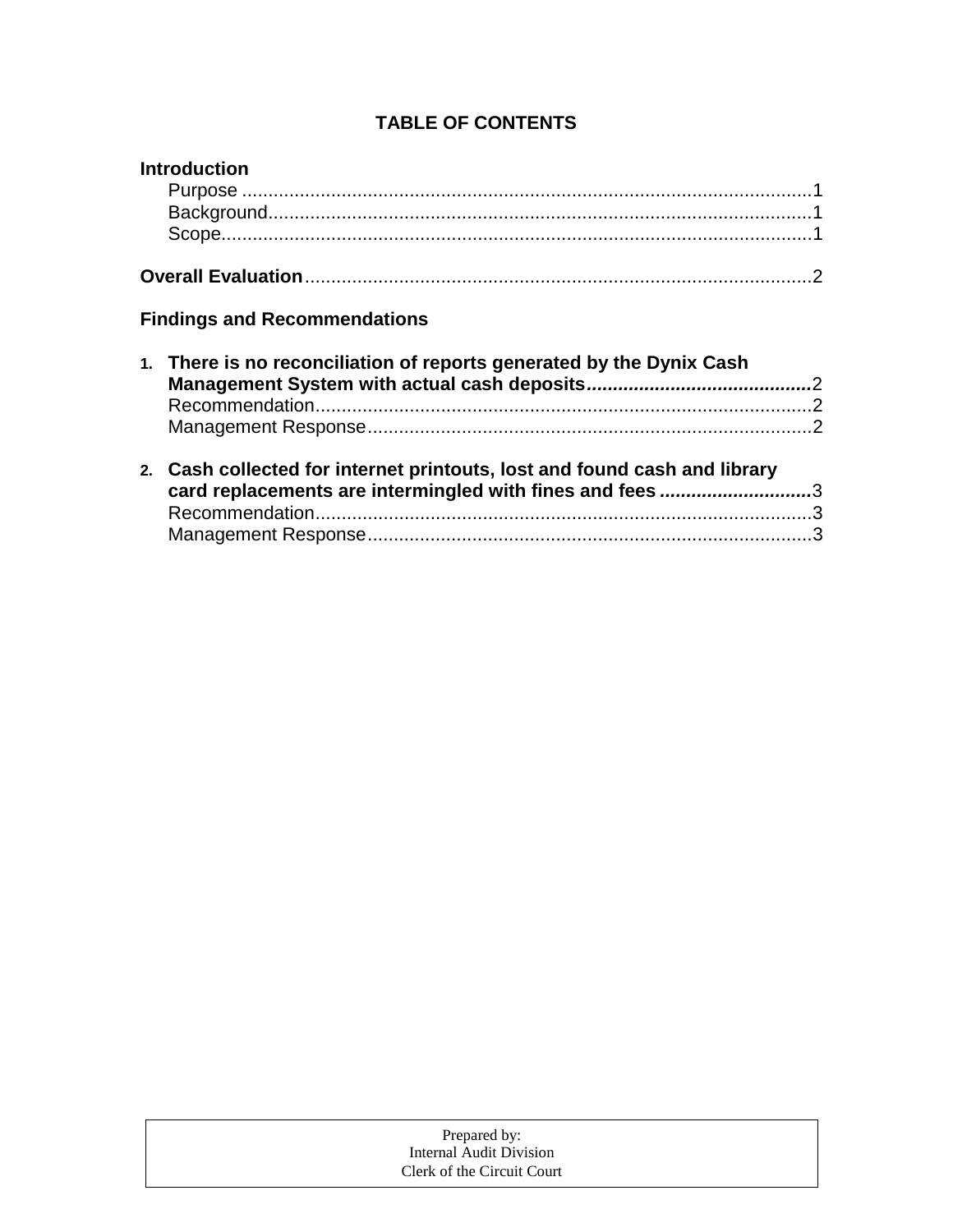## **SEMINOLE COUNTY DEPARTMENT OF LIBRARY AND LEISURE SERVICES SEMINOLE COUNTY PUBLIC LIBRARIES**

#### **REVIEW OF CASH HANDLING PROCEDURES**

The Internal Audit Division of the Office of the Clerk of the Circuit Court has completed a limited review of cash handling procedures utilized by Seminole County Public Libraries. The director of the Department of Library and Leisure Services requested this review.

### **PURPOSE**

The purpose of the review was to determine if cash handling procedures are adequate and operating effectively.

### **BACKGROUND**

The Department of Library and Leisure Services is responsible for managing five library facilities throughout Seminole County. The department received approximately \$102,000.00 in fees and fines for the fiscal year ending September 30, 1999.

### **SCOPE OF WORK**

This review focused on cash handling procedures. Specifically, we performed the following work:

- a) Testing of County Finance records to determine if deposit slips agreed with transaction analysis sheets for the period October 1, 1998 through September 30, 1999;
- b) Interviews of branch managers and respective team leaders to determine familiarity and compliance with internal procedures;
- c) Review of library user manuals to gain an understanding of the Dynix System; and,
- d) Comparison of County Finance records to library-generated management reports.

Fieldwork began October 8, 1999 and was completed on December 6, 1999. Gail Joubran performed the review.

| Prepared by:               |  |
|----------------------------|--|
| Internal Audit Division    |  |
| Clerk of the Circuit Court |  |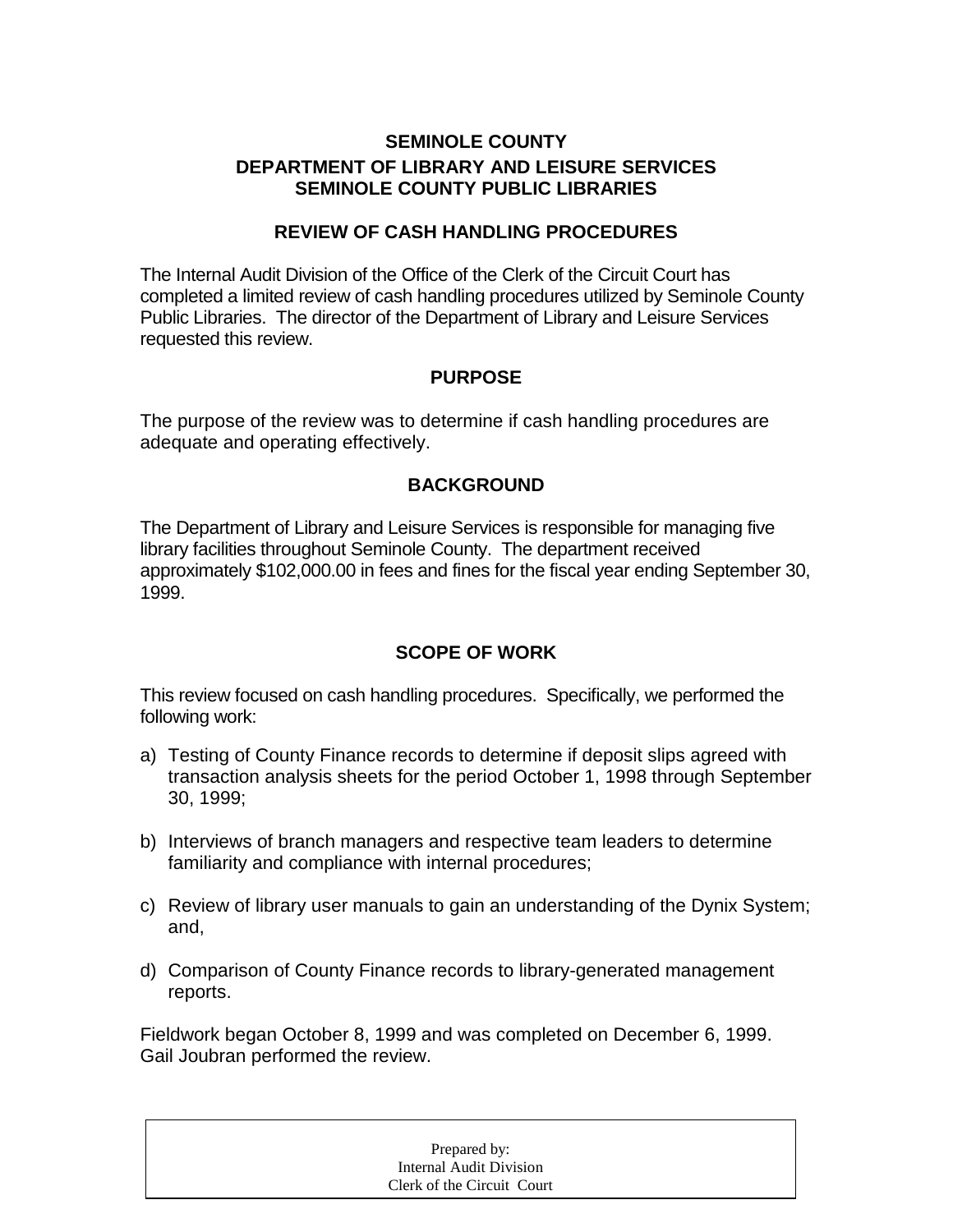### **OVERALL EVALUATION**

In our opinion, the department's system of accounting and administrative control is inadequate. Significant improvement is needed over cash controls. Tests of system records indicated that internal controls do not provide a means to verify that the Dynix system is accurately or reliably reconciling the actual cash receipted.

## **FINDING NO. 1**

#### **There is no reconciliation of reports generated by the Dynix Cash Management System with actual cash deposits.**

A comparison of the reports generated by the Dynix Cash Management System with actual cash deposits for the fiscal year ended September 1999 shows a variance of \$2,224.02 (more money receipted than deposited). This variance is unexplainable and warrants a strengthening of controls over the fiscal accounting system.

To account for all the cash, it is necessary to balance all branch receipts with total countywide library deposits. By not reconciling these two totals on a daily basis, there is no assurance that all cash physically received at the branches is properly accounted for.

Good internal controls and prudent business practices require that controls be established to reconcile cash deposits.

#### **Recommendation**

- 1. Purchase of the add-on software, electronic carbon receipt, marketed by Dynix. This feature allows for tracking of all transactions that are paid, waived or refunded. It also permits a user to print those transactions for any date or time frame on a library by library basis; and,
- 2. Once this add-on feature is installed, we recommend that each branch make daily cash reconciliations.

#### **Management Response**

Management concurs. The electronic carbon receipt software is not currently budgeted in the Library Services Division. If necessary, funds will have to be requested from the General Fund Contingency for this purpose.

Operator keying errors best explains the variance of \$2,224.02 for Fiscal Year 1999/98.

| Prepared by:               |  |
|----------------------------|--|
| Internal Audit Division    |  |
| Clerk of the Circuit Court |  |